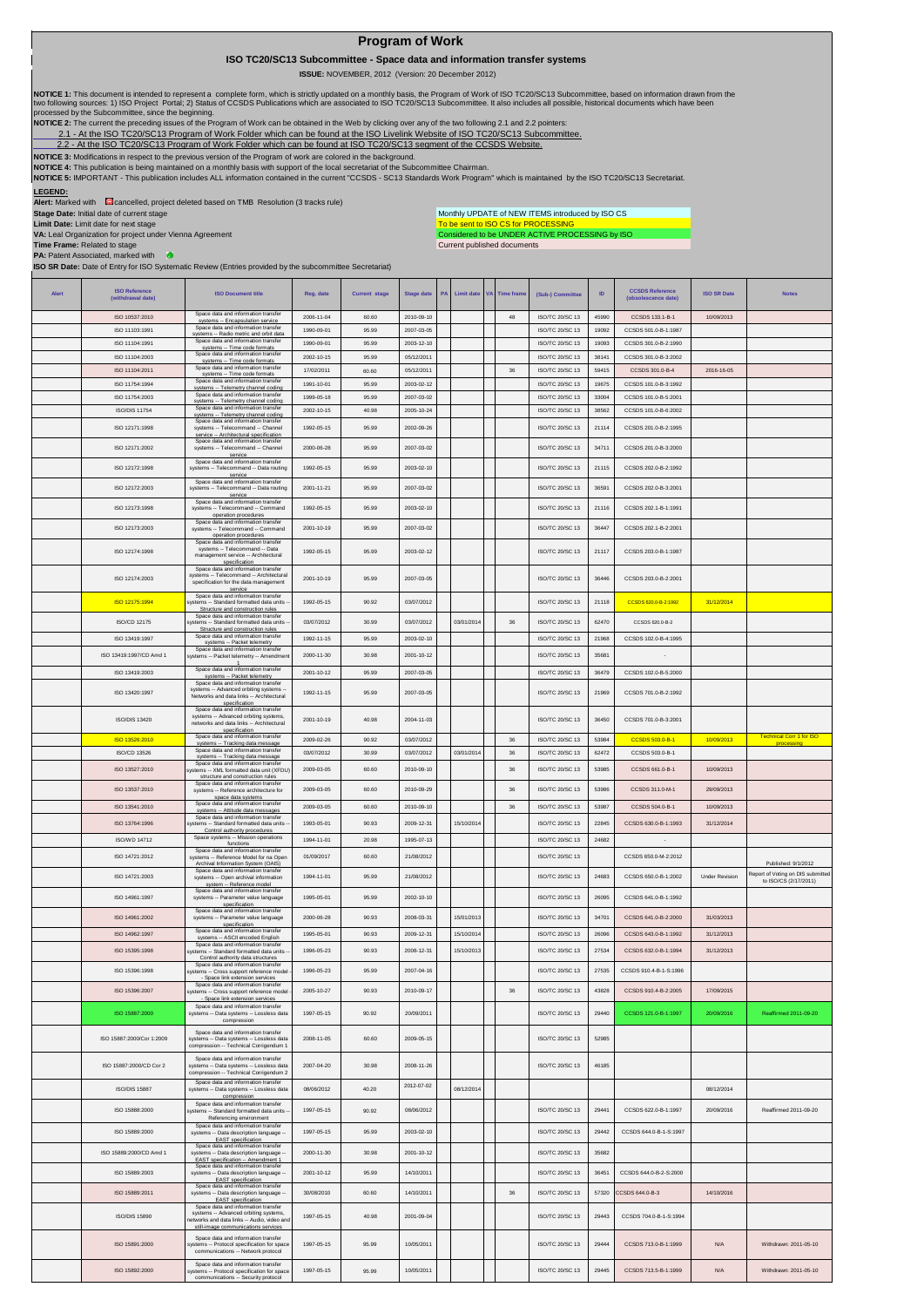|   | ISO 15893:2000                   | Space data and information transfer<br>ystems -- Protocol specification for space<br>communications -- Transport protocol          | 1997-05-15               | 95.99          | 2010-09-10               |            |             | ISO/TC 20/SC 13                    | 29446          | CCSDS 714.0-B-1:1999                                 |                          |                                                                                                                           |
|---|----------------------------------|------------------------------------------------------------------------------------------------------------------------------------|--------------------------|----------------|--------------------------|------------|-------------|------------------------------------|----------------|------------------------------------------------------|--------------------------|---------------------------------------------------------------------------------------------------------------------------|
|   | ISO 15893:2010                   | Space data and information transfer<br>systems -- Space communications protoco<br>specification (SCPS) -- Transport protocol       | 2007-03-06               | 60.60          | 2010-09-10               |            | $\bf 48$    | ISO/TC 20/SC 13                    | 45986          | CCSDS 714.0-B-2                                      | 10/09/2015               |                                                                                                                           |
|   | ISO 15894:2000                   | (SCPS-TP)<br>Space data and information transfer<br>systems -- Protocol specification for space<br>communications -- File protocol | 1997-05-15               | 95.99          | 10/05/2011               |            |             | ISO/TC 20/SC 13                    | 29447          | CCSDS 717.0-B-1:1999                                 | N/A                      | Withdrawn: 2011-05-10                                                                                                     |
|   | ISO 16363:2012                   | Space data and information transfer<br>systems - Audit and certification of<br>trustworthy digital repositories                    | 2010-04-08               | 60.60          | 14/02/2012               |            | 36          | ISO/TC 20/SC 13                    | 56510          | CCSDS 652.0-R-1                                      | 14/02/2015               |                                                                                                                           |
| е | <b>ISO/DIS 16919</b>             | Requirements for bodies providing audit<br>and certification of candidate trustworthy<br>digital repositories                      | 2010-12-07               | 40.99          | 23/11/2011               | 07/06/2013 | 36          | ISO/TC 20/SC 13                    | 57950          | CCSDS 652.1-R.1                                      |                          | Report of voting on DIS submitted<br>to ISO/CS for direct publication<br>(11/23/2011)                                     |
|   | ISO 17107:2011                   | Space data and information transfer<br>systems -- XML specification for navigation<br>data messages                                | 20/01/2011               | 60.60          | 08/11/2011               |            | 36          | SO/TC 20/SC 13                     | 59155          | CCSDS 505.0-B-1 (Dec 2010)                           | 08/11/2014               |                                                                                                                           |
|   | ISO 17214:2011                   | Space data and information transfer<br>ystems -- Spacecraft onboard interface<br>ervices -- Time access service                    | 17/02/2011               | 60.60          | 15/12/2011               |            | 36          | ISO/TC 20/SC 13                    | 59416          | CCSDS 872.0-M-1                                      | 15/12/2014               |                                                                                                                           |
|   | ISO 17355:2003                   | Space data and information transfer<br>systems -- CCSDS file delivery protocol<br>Space data and information transfer              | 1999-05-18               | 95.99          | 2004-05-18               |            |             | <b>ISO/TC 20/SC 13</b>             | 33005          | CCSDS 727.0-B-1 S:2002                               |                          |                                                                                                                           |
|   | ISO 17355:2004<br>ISO 17355:2007 | svstems -- CCSDS file delivery protocol<br>Space data and information transfer                                                     | 2002-10-15<br>2005-10-27 | 95.99<br>90.92 | 2007-05-07<br>2007-08-10 |            | 36          | ISO/TC 20/SC 13<br>ISO/TC 20/SC 13 | 38593<br>43829 | CCSDS 727.0-B-3 S: 2005                              |                          |                                                                                                                           |
|   | ISO/CD 17355                     | svstems -- CCSDS file delivery protocol<br>Space data and information transfer<br>svstems -- CCSDS file deliverv protocol          | 2007-08-10               | 30.98          | 2010-03-05               |            | 48          | ISO/TC 20/SC 13                    | 50246          | CCSDS 727.0-B-4: 2007                                |                          |                                                                                                                           |
|   | ISO 17433:2001                   | Space data and information transfer<br>systems -- Packet telemetry services<br>Space data and information transfer                 | 1998-06-30               | 95.99          | 2003-02-11               |            |             | ISO/TC 20/SC 13                    | 28460          | CCSDS 103.0-B-1 S:1996                               |                          |                                                                                                                           |
|   | ISO 17433:2003                   | systems -- Packet telemetry services<br>Rationale, Scenarios, and Requirements<br>for DTN in Space                                 | 2001-10-19               | 95.99          | 2007-03-05               |            |             | ISO/TC 20/SC 13                    | 36448          | CCSDS 103.0-B-2 S:2001<br>CCSDS 734.0-G-1 (Aug 2010) |                          | For ISO processing                                                                                                        |
|   | <b>ISO/DIS 17807</b>             | Space data and information transfer<br>systems -- Telemetry (TM) channel coding<br>profiles                                        | 11/10/2011               | 40.99          | 04/05/2012               | 11/04/2014 | 36          | ISO/TC 20/SC 13                    | 60592          | CCSDS 735.1-B-1                                      | <b>Under Developmen</b>  | eport of voting on DIS submitted<br>to ISO/CS for direct publication<br>(5/4/2012)                                        |
|   | <b>ISO/DIS 17808</b>             | Space data and information transfer<br>systems -- Telemetry (TM) channel coding<br>profiles                                        | 11/10/2011               | 40.99          | 04/05/2012               | 11/04/2014 | $36\,$      | ISO/TC 20/SC 13                    | 60593          | CCSDS 131.4-M-1                                      | <b>Under Developmen</b>  | teport of voting on DIS submitted<br>to ISO/CS for direct publication<br>(5/4/2012)                                       |
|   | <b>ISO/DIS 17809</b>             | Space data and information transfer<br>systems - Delta-Differential One Way                                                        | 11/10/2011               | 40.99          | 04/05/2012               | 11/04/2014 | $36\,$      | ISO/TC 20/SC 13                    | 60594          | CCSDS 506.0-M-1                                      | <b>Under Developme</b>   | Report of voting on DIS submitted<br>to ISO/CS for direct publication<br>(5/4/2012)                                       |
|   |                                  | Ranging (Delta-DOR) Operations<br>Mission Operations Reference Model                                                               |                          |                |                          |            |             |                                    |                | CCSDS 520.1-M-1 (Jul 2010)                           |                          | For ISO processing                                                                                                        |
|   |                                  | Mission Operations Message Abstraction<br>Laver<br>Space data and information transfer                                             |                          |                |                          |            |             |                                    |                | CCSDS 520.0-B-1 (Sep 2010)                           |                          | For ISO processing<br>eport of voting on DIS submitted                                                                    |
|   | <b>ISO/DIS 17810</b>             | systems - Data Transmission and PN<br>Ranging for 2 GHz CDMA Link via Data<br><b>Relay Satellite</b>                               | 11/10/2011               | 40.99          | 04/05/2012               | 11/04/2014 | 36          | ISO/TC 20/SC 13                    | 60595          | CCSDS 415.1-B-1                                      | <b>Under Development</b> | to ISO/CS for direct publication<br>(5/4/2012)                                                                            |
|   | <b>NP 17854</b>                  | Flexible Advance Coding and Modulation<br>Scheme for High Rate Telemetry<br>Applications                                           | 16/05/2012               | 40.60          | 14/12/2012               | 16/11/2014 | 36          | <b>ISO/TC 20/SC 13</b>             |                | CCSDS 131.2-B-1 (Mar 2012)                           | <b>Under Development</b> | SCCC patent resolved (1/2012)                                                                                             |
|   | <b>ISO/DIS 18201</b>             | Space data and information transfer<br>systems -- Missions operations reference<br>model                                           | 07/03/2012               | 40.20          | 03/11/2012               | 07/09/2013 | $\sqrt{24}$ | ISO/TC 20/SC 13                    |                | CCSDS 520.1-M-1 (Jul 2010)                           |                          |                                                                                                                           |
|   | <b>ISO/DIS 18202</b>             | Space data and information transfer<br>systems -- Mission operations message<br>abstraction layer                                  | 07/03/2012               | 40.20          | 03/11/2012               | 07/09/2013 | $\sqrt{24}$ | ISO/TC 20/SC 13                    |                | CCSDS 521.0-B-1 (Sep 2010)                           |                          |                                                                                                                           |
|   | <b>ISO/DIS 18381</b>             | Space data and information transfer<br>systems -- Lossless multispectral and<br>hyperspectral image compression                    | 08/06/2012               | 40.60          | 04/12/2012               | 08/12/2014 | 36          | ISO/TC 20/SC 13                    |                | CCSDS 123.0-B-1 (May 2012                            |                          |                                                                                                                           |
|   | <b>ISO/DIS 18382</b>             | Space data and information transfer<br>systems -- Spacecraft onboard interface<br>services -- RFID-based inventory                 | 08/06/2012               | 40.60          | 04/12/2012               | 08/12/2014 | 36          | ISO/TC 20/SC 13                    |                | CCSDS 882.0-M-1 (May 2012                            |                          |                                                                                                                           |
|   | <b>ISO/DIS 18423</b>             | management systems<br>Pseudo-Noise (PN) Ranging Systems                                                                            | 03/07/2012               | 40.20          | 12/11/2012               | 03/01/2015 | 36          | ISO/TC 20/SC 13                    | 62447          | CCSDS 414.1-B-1                                      |                          |                                                                                                                           |
|   | <b>ISO/DIS 18424</b>             | XML Telemetric and Command Exchange<br>(XTCE)                                                                                      | 03/07/2012               | 40.20          | 12/11/2012               | 03/01/2015 | 36          | ISO/TC 20/SC 13                    | 62448          | CCSDS 660.0-B-1                                      |                          |                                                                                                                           |
|   | <b>ISO/DIS 18425</b>             | Spacecraft Onboard Interface Services                                                                                              | 03/07/2012               | 40.20          | 12/11/2012               | 03/01/2015 | $36\,$      | ISO/TC 20/SC 13                    | 62449          | CCSDS 851.0-M-1                                      |                          |                                                                                                                           |
|   | <b>ISO/DIS 18426</b>             | Subnetwork Packet Service<br>Spacecraft Onboard Interface Services                                                                 | 03/07/2012               | 40.20          | 12/11/2012               | 03/01/2015 | 36          | ISO/TC 20/SC 13                    | 62450          | CCSDS 852.0-M-1                                      |                          |                                                                                                                           |
|   |                                  | Subnetwork Memory Access Service<br>Spacecraft Onboard Interface Services                                                          |                          |                |                          |            |             |                                    |                |                                                      |                          |                                                                                                                           |
|   | <b>ISO/DIS 18427</b>             | Subnetwork Synchronization Service<br>Spacecraft Onboard Interface Services -                                                      | 03/07/2012               | 40.20          |                          |            | $36\,$      | ISO/TC 20/SC 13                    | 62451          | CCSDS 852.0-M-1                                      |                          |                                                                                                                           |
|   | <b>ISO/DIS 18428</b>             | Subnetwork Device Discovery Service                                                                                                | 03/07/2012               | 40.20          | 12/11/2012               | 03/01/2015 | 36          | ISO/TC 20/SC 13                    | 62452          | CCSDS 854.0-M-1                                      |                          |                                                                                                                           |
|   | <b>ISO/DIS 18438</b>             | Spacecraft Onboard Interface Services -<br>Subnetwork Test Service                                                                 | 03/07/2012               | 40.20          | 12/11/2012               | 03/01/2015 | 36          | ISO/TC 20/SC 13                    | 62453          | CCSDS 855.0-M-1                                      |                          |                                                                                                                           |
|   | <b>ISO/DIS 18439</b>             | Space Communication Cross Support<br>Service Management -- Service<br>Specification                                                | 03/07/2012               | 40.20          | 12/11/2012               | 03/01/2015 | 36          | <b>ISO/TC 20/SC 13</b>             | 62454          | CCSDS 910.11-M-1                                     |                          |                                                                                                                           |
|   | <b>ISO/DIS 18440</b>             | Space Link Extension -- Internet Protocol<br>for Transfer Services                                                                 | 03/07/2012               | 40.20          | 12/11/2012               | 03/01/2015 | 36          | ISO/TC 20/SC 13                    | 62455          | CCSDS 913.1-B-1                                      |                          |                                                                                                                           |
|   | <b>ISO/DIS 18441</b>             | Space Link Extension -- Application<br>Program Interface for Transfer Services -<br>Core Specification                             | 03/07/2012               | 40.20          | 12/11/2012               | 03/01/2015 | $36\,$      | ISO/TC 20/SC 13                    | 62456          | CCSDS 914.0-M-1                                      |                          |                                                                                                                           |
|   | <b>ISO/DIS 18442</b>             | Space Link Extension -- Application<br>Program Interface for Return All Frames<br>Service                                          | 03/07/2012               | 40.20          | 12/11/2012               | 03/01/2015 | 36          | ISO/TC 20/SC 13                    | 62457          | CCSDS 915.1-M-1                                      |                          |                                                                                                                           |
|   | <b>ISO/DIS 18443</b>             | Space Link Extension -- Application<br>Program Interface for Return Channel<br>Frames Service                                      | 03/07/2012               | 40.20          | 12/11/2012               | 03/01/2015 | 36          | ISO/TC 20/SC 13                    | 62458          | CCSDS 915.2-M-1                                      |                          |                                                                                                                           |
|   | <b>ISO/DIS 18444</b>             | Space Link Extension -- Application<br>Program Interface for Return Operational<br>Control Fields Service                          | 03/07/2012               | 40.20          | 12/11/2012               | 03/01/2015 | 36          | ISO/TC 20/SC 13                    | 62459          | CCSDS 915.5-M-1                                      |                          |                                                                                                                           |
|   | <b>ISO/DIS 18445</b>             | Space Link Extension -- Application<br>Program Interface for the Forward CLTU<br>Service                                           | 03/07/2012               | 40.20          | 12/11/2012               | 03/01/2015 | 36          | ISO/TC 20/SC 13                    | 62460          | CCSDS 916.1-M-1                                      |                          |                                                                                                                           |
|   | <b>ISO/DIS 18446</b>             | Space Link Extension -- Application<br>Program Interface for the Forward Space<br>Packet Service                                   | 03/07/2012               | 40.20          | 12/11/2012               | 03/01/2015 | 36          | ISO/TC 20/SC 13                    | 62461          | CCSDS 916.3-M-1                                      |                          |                                                                                                                           |
|   | ISO 20652:2006                   | Space data and information transfer<br>systems -- Producer-archive interface -                                                     | 2003-04-10               | 90.93          | 2009-06-30               | 15/04/2014 |             | ISO/TC 20/SC 13                    | 39577          | CCSDS 651.0-M-1:2004                                 | 30/06/2014               |                                                                                                                           |
|   |                                  | Methodology abstract standard<br>Space data and information transfer                                                               |                          |                |                          |            |             |                                    |                |                                                      |                          |                                                                                                                           |
|   | ISO 21459:2006                   | ystems -- Proximity-1 space link protocol<br>Coding and synchronization sublayer<br>Space data and information transfer            | 2004-01-09               | 90.93          | 2009-12-31               | 15/10/2014 | 48          | ISO/TC 20/SC 13                    | 40247          | CCSDS 211.2-B-1:2003                                 | 31/12/2014               |                                                                                                                           |
|   | ISO 21460:2006                   | ystems -- Proximity-1 space link protocol<br>Physical layer<br>Space data and information transfer                                 | 2004-01-09               | 95.99          | 2007-10-10               |            | 48          | ISO/TC 20/SC 13                    | 40248          | CCSDS 211.1-B-1                                      |                          |                                                                                                                           |
|   | ISO 21460:2007                   | systems -- Proximity-1 space link protocol<br>Physical layer                                                                       | 2006-09-12               | 90.93          | 20/09/2011               |            | $36\,$      | ISO/TC 20/SC 13                    | 44999          | CCSDS 211.1-B-3:2006                                 | 20/09/2016               | Reaffirmed 2011-09-20                                                                                                     |
|   | ISO 21961:2003                   | Space data and information transfer<br>systems -- Data entity dictionary<br>specification language (DEDSL) -- Abstrac<br>syntax    | 2001-06-29               | 90.93          | 2008-06-30               | 15/04/2013 |             | ISO/TC 20/SC 13                    | 36036          | CCSDS 647.1-B-1:2001                                 | 30/06/2013               |                                                                                                                           |
|   | ISO 21962:2003                   | Space data and information transfer<br>systems -- Data entity dictionary<br>specification language (DEDSL) -- PVL                  | 2001-06-29               | 90.93          | 2008-06-30               | 15/04/2013 |             | ISO/TC 20/SC 13                    | 36037          | CCSDS 647.2-B-1:2001                                 | 30/06/2013               |                                                                                                                           |
|   | ISO 22641:2005                   | Space data and information transfer<br>systems -- TM (telemetry) synchronization<br>and channel coding                             | 2001-10-12               | 95.99          | 13/07/2012               |            |             | ISO/TC 20/SC 13                    | 36375          | CCSDS 131.0-B-1:2003                                 |                          | Patent Policy & Declaration Form<br>(CalTech) submitted to ISO on<br>7/8/2011; DIS text submitted to<br>ISO/CS (10/11/11) |
|   | ISO 22641:2012                   | Space data and information transfer<br>systems -- TM (telemetry) synchronization<br>and channel coding                             | 11/10/2011               | 60.60          | 13/07/2012               |            | 36          | ISO/TC 20/SC 13                    | 60590          | CCSDS 131.1-B-2                                      |                          |                                                                                                                           |
|   | ISO 22642:2005                   | Space data and information transfer<br>systems -- TC (telecommand)                                                                 | 2001-10-12               | 90.92          | 28/06/2012               |            |             | ISO/TC 20/SC 13                    | 36376          | CCSDS 231.0-B-1:2003                                 |                          | CCSDS Cor. 1 = Sep. '03; ISO<br>Cor. $1 = '07$                                                                            |
|   | ISO 22642:2005/Cor 1:2007        | synchronization and channel coding<br>Space data and information transfer<br>systems -- TC (telecommand)                           | 2007-08-21               | 60.60          | 2007-10-03               |            |             | ISO/TC 20/SC 13                    | 50342          |                                                      |                          |                                                                                                                           |
|   |                                  | synchronization and channel coding --<br>Technical Corrigendum 1<br>Space data and information transfer                            |                          |                |                          |            |             |                                    |                |                                                      |                          |                                                                                                                           |
|   | ISO/NP 22642                     | systems -- TC (telecommand)<br>synchronization and channel coding<br>Space data and information transfer                           | 28/06/2012               | 10.99          | 28/06/2012               | 28/12/2013 | 36          | ISO/TC 20/SC 13                    | 62446          |                                                      |                          |                                                                                                                           |
|   | ISO 22643:2003                   | systems -- Data entity dictionary<br>specification language (DEDSL) --<br>XML/DTD Syntax                                           | 2001-07-20               | 90.93          | 2009-04-01               | 15/04/2014 |             | ISO/TC 20/SC 13                    | 36377          | CCSDS 647.3-B-1:2002                                 | 01/04/2014               |                                                                                                                           |
|   | ISO 22644:2006                   | Space data and information transfer<br>systems -- Orbit data messages                                                              | 19/05/2005               | 95.99          | 13/07/2012               |            | 36          | ISO/TC 20/SC 13                    | 42722          | CCSDS 502.0-B-1                                      |                          | ISO designation changed to ISO<br>26900 under SC 14 work program                                                          |
|   | ISO/CD 22644                     | Space data and information transfer<br>systems -- Orbit data messages                                                              | 12/10/2001               | 30.98          | 03/11/2004               |            |             | ISO/TC 20/SC 13                    | 36379          |                                                      |                          |                                                                                                                           |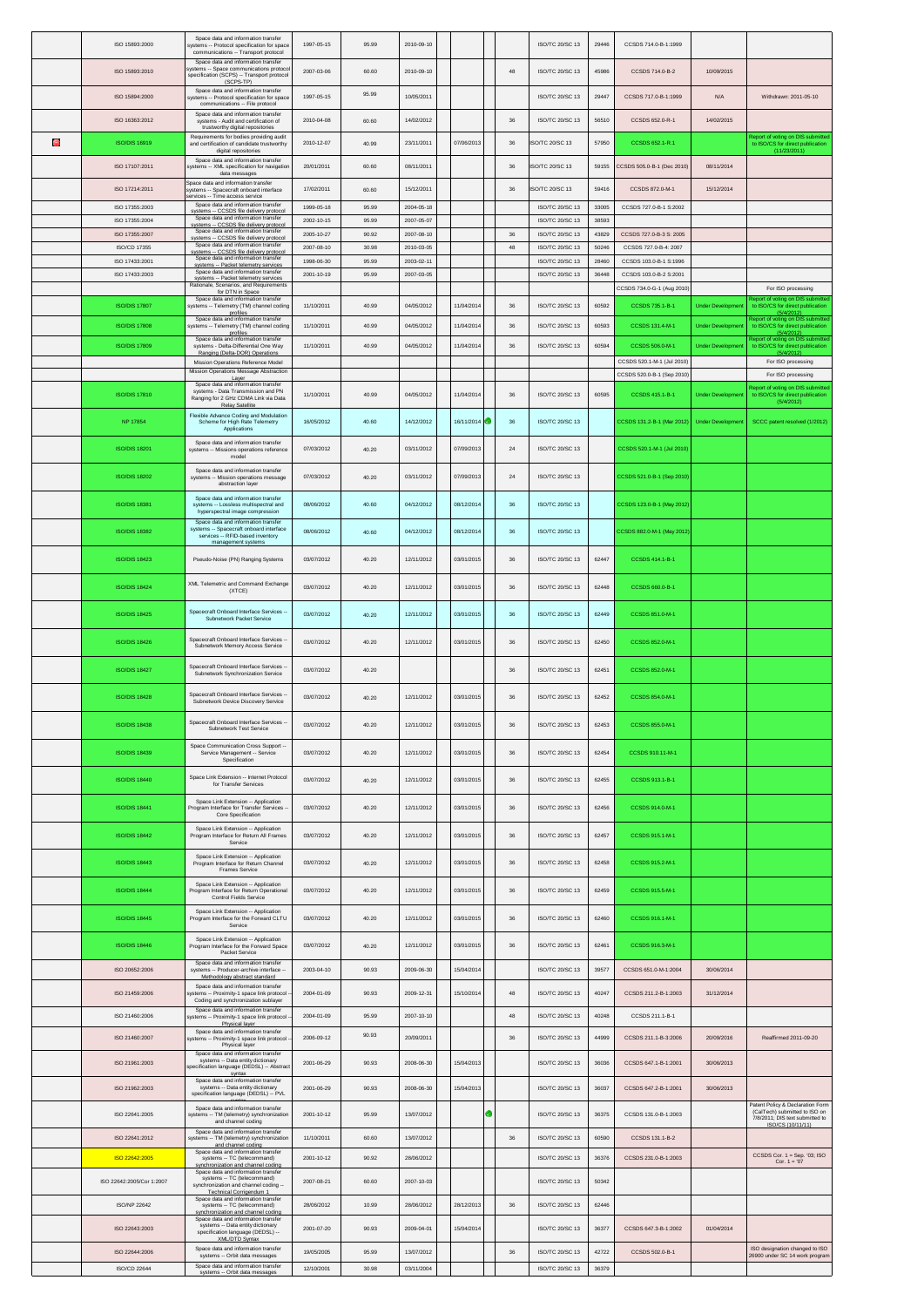|   | ISO 22645:2005          | Space data and information transfer<br>systems -- TM (telemetry) space data link<br>protocol                                                                                     | 2001-10-12 | 90.93 | 2008-12-31 | 15/10/2013                                          |        | ISO/TC 20/SC 13        | 36380 | CCSDS 132.0-B-1:2003 | 31/12/2013            |                                                                                                                                                                                     |
|---|-------------------------|----------------------------------------------------------------------------------------------------------------------------------------------------------------------------------|------------|-------|------------|-----------------------------------------------------|--------|------------------------|-------|----------------------|-----------------------|-------------------------------------------------------------------------------------------------------------------------------------------------------------------------------------|
|   | ISO 22646:2005          | Space data and information transfer<br>systems -- Space packet protocol                                                                                                          | 2001-10-12 | 90.92 | 03/07/2012 |                                                     |        | ISO/TC 20/SC 13        | 36381 | CCSDS 133.0-B-1:2003 | 31/12/3013            | For ISO processing                                                                                                                                                                  |
|   | ISO/CD 22646            | Space data and information transfer<br>systems -- Space packet protocol                                                                                                          | 03/07/2012 | 30.99 | 03/07/2012 | 03/01/2014                                          | 36     | ISO/TC 20/SC 13        | 62471 |                      |                       |                                                                                                                                                                                     |
|   | ISO 22647:2006          | Space data and information transfer                                                                                                                                              | 2001-10-12 | 95.99 | 2010-09-10 |                                                     |        | <b>ISO/TC 20/SC 13</b> | 36383 | CCSDS 135.0-B-1:2002 |                       |                                                                                                                                                                                     |
|   | ISO 22647-2010          | systems -- Space link identifiers<br>Space data and information transfer                                                                                                         | 2007-03-14 | 60.60 | 2010-09-10 |                                                     | 48     | <b>ISO/TC 20/SC 13</b> | 45987 | CCSDS 135 0-B-3      |                       |                                                                                                                                                                                     |
|   |                         | systems -- Space link identifiers<br>Space data and information transfe                                                                                                          |            |       |            |                                                     |        |                        |       |                      |                       |                                                                                                                                                                                     |
|   | ISO 22663:2006          | systems -- Proximity-1 space link protocol<br>Data link layer                                                                                                                    | 2001-10-12 | 95.99 | 2007-10-10 |                                                     |        | <b>ISO/TC 20/SC 13</b> | 36386 | CCSDS 211.0-B-3:2004 |                       |                                                                                                                                                                                     |
|   | ISO 22663:2007          | Space data and information transfer<br>systems -- Proximity-1 space link protocol<br>Data link layer                                                                             | 2006-09-12 | 90.93 | 20/09/2011 |                                                     | 36     | <b>ISO/TC 20/SC 13</b> | 45000 | CCSDS 211.0-B-4      | 20/09/2016            | Reaffirmed 2011-09-20                                                                                                                                                               |
|   | ISO 22664:2005          | Space data and information transfer<br>systems -- TC (telecommand) space data<br>link protocol                                                                                   | 2001-10-12 | 90.92 | 14/03/2012 |                                                     |        | <b>ISO/TC 20/SC 13</b> | 36389 | CCSDS 232.0-B-1:2003 |                       | For DIS text submission                                                                                                                                                             |
|   | ISO/NP 22664            | Space data and information transfer<br>systems -- TC (telecommand) space data<br>link protocol                                                                                   | 07/03/2012 | 40.60 | 10/11/2012 | 07/09/2014                                          | $36\,$ | ISO/TC 20/SC 13        | 61746 | CCSDS 232.0-B-2      |                       |                                                                                                                                                                                     |
|   | ISO 22666:2005          | Space data and information transfer<br>systems -- AOS (advanced orbiting<br>systems) space data link protocol                                                                    | 2001-10-12 | 95.99 | 2007-08-15 |                                                     |        | <b>ISO/TC 20/SC 13</b> | 36391 | CCSDS 732 0-B-1:2003 |                       |                                                                                                                                                                                     |
|   | ISO 22666:2007          | Space data and information transfer<br>systems -- AOS (advanced orbiting<br>systems) space data link protocol                                                                    | 2006-06-23 | 90.60 | 17/12/2010 |                                                     | 36     | <b>ISO/TC 20/SC 13</b> | 44866 | CCSDS 732.0-B-2      | 15/08/2012            |                                                                                                                                                                                     |
|   | ISO/CD 22666            | Space data and information transfer<br>systems -- AOS (advanced orbiting<br>systems) space data link protocol                                                                    | 22/09/2011 | 30.98 | 18/10/2011 | 2013-03-22<br>(Cancellatio<br>date: 2013<br>$09-22$ | 36     | ISO/TC 20/SC 13        | 60519 |                      |                       |                                                                                                                                                                                     |
|   | ISO 22667:2005          | Space data and information transfer<br>systems -- Communication operations<br>Procedure-1                                                                                        | 2001-10-12 | 90.92 | 14/03/2012 |                                                     |        | ISO/TC 20/SC 13        | 36392 | CCSDS 232.1-B-1:2003 | 31/12/2013            | For DIS text submission                                                                                                                                                             |
|   | <b>ISO/NP 22667</b>     | Space data and information transfer<br>systems -- Communication operations<br>Procedure-1                                                                                        | 07/03/2012 | 40.60 | 10/11/2012 | 07/09/2014                                          | 36     | ISO/TC 20/SC 13        | 61747 | CCSDS 232.1-B-2      |                       |                                                                                                                                                                                     |
|   | <b>ISO/WD 22668</b>     | Space data and information transfer<br>systems -- Space link extension (SLE) -<br>Service management specification                                                               | 2001-10-12 | 20.98 | 2003-11-07 |                                                     |        | ISO/TC 20/SC 13        | 36393 |                      |                       |                                                                                                                                                                                     |
|   | ISO 22669:2003          | Space data and information transfer<br>systems -- Space link extension (SLE) --<br>Return-all-frames service                                                                     | 2001-10-12 | 95.99 | 2007-01-26 |                                                     |        | ISO/TC 20/SC 13        | 36394 | CCSDS 911.1-B-1:2002 |                       |                                                                                                                                                                                     |
|   | ISO 22669:2007          | Space data and information transfer<br>systems -- Space link extension (SLE) --<br>Return-all-frames service                                                                     | 2004-12-08 | 90.92 | 14/03/2012 |                                                     | $36\,$ | ISO/TC 20/SC 13        | 43442 | CCSDS 911.1-B-2      |                       | For DIS text submission                                                                                                                                                             |
|   | <b>ISO/NP 22669</b>     | Space data and information transfer<br>systems -- Space link extension (SLE) -<br>Return-all-frames service                                                                      | 07/03/2012 | 40.60 | 10/11/2012 | 07/09/2014                                          | 36     | <b>ISO/TC 20/SC 13</b> | 61743 | CCSDS 911.1-B-3      |                       |                                                                                                                                                                                     |
|   | ISO 22670:2006          | Space data and information transfer<br>systems -- Space link extension (SLE) -<br>Return-channel-frames service<br>Space data and information transfer                           | 2001-10-12 | 90.92 | 14/03/2012 |                                                     |        | ISO/TC 20/SC 13        | 36395 | CCSDS 911.2-B-1:2004 |                       | For DIS text submission                                                                                                                                                             |
|   | ISO/NP 22670            | systems -- Space link extension (SLE) -<br>Return-channel-frames service<br>Space data and information transfer                                                                  | 07/03/2012 | 40.60 | 10/11/2012 | 07/09/2014                                          | 36     | <b>ISO/TC 20/SC 13</b> | 61744 | CCSDS 911.2-B-2      |                       |                                                                                                                                                                                     |
|   | ISO 22671:2005          | systems -- Space link extension (SLE) -<br>Forward command link transmission unit<br>(CLTU)<br>Space data and information transfer                                               | 2001-10-12 | 95.99 | 2007-01-26 |                                                     |        | ISO/TC 20/SC 13        | 36396 | CCSDS 912.1-B-1:2002 |                       |                                                                                                                                                                                     |
|   | ISO 22671:2007          | systems -- Space link extension (SLE) -<br>orward communications link transmission<br>unit (CLTU) service                                                                        | 2004-12-08 | 95.99 | 08/11/2011 |                                                     | 36     | ISO/TC 20/SC 13        | 43443 | CCSDS 912 1-B-2      |                       |                                                                                                                                                                                     |
|   | ISO 22671:2007/CD Cor 1 | Space data and information transfer<br>systems -- Space link extension (SLE) --<br>Forward communications link transmissior<br>unit (CLTU) service -- Technical<br>Corrigendum 1 | 2007-10-01 | 30.98 | 17/01/2011 |                                                     |        | ISO/TC 20/SC 13        | 50583 |                      |                       |                                                                                                                                                                                     |
|   | ISO 22671:2011          | Space data and information transfer<br>systems -- Space link extension (SLE) -<br>orward communications link transmission<br>unit (CLTU) service                                 | 22/12/2010 | 60.60 | 08/11/2011 |                                                     | 36     | ISO/TC 20/SC 13        | 58052 |                      |                       |                                                                                                                                                                                     |
|   | ISO 22672:2006          | Space data and information transfer<br>systems -- Space link extension (SLE) --<br>Forward space packet                                                                          | 19/05/2005 | 95.99 | 08/11/2011 |                                                     | 36     | ISO/TC 20/SC 13        | 42721 | CCSDS 912.3-B-1      |                       |                                                                                                                                                                                     |
|   | <b>ISO/CD 22672</b>     | Space data and information transfer<br>systems -- Space link extension (SLE) -<br>Forward space packet service                                                                   | 12/10/2001 | 30.98 | 04/05/2004 |                                                     | 36     | ISO/TC 20/SC 13        | 36397 |                      |                       |                                                                                                                                                                                     |
|   | ISO 22672:2011          | Space data and information transfer<br>systems -- Space link extension (SLE) -<br>orward space packet service specification                                                      | 22/12/2010 | 60.60 | 08/11/2011 |                                                     | 36     | <b>ISO/TC 20/SC 13</b> | 58052 | CCSDS 912.3-B-2      |                       |                                                                                                                                                                                     |
|   | ISO 26143:2007          | Space data and information transfer<br>systems -- Space link extension (SLE) -<br>Return operational control fields service                                                      | 2005-09-08 | 90.92 | 14/03/2012 |                                                     | 36     | ISO/TC 20/SC 13        | 43394 | CCSDS 911.5-B-1      |                       | For DIS text submission                                                                                                                                                             |
|   | <b>ISO/NP 26143</b>     | Space data and information transfer<br>systems -- Space link extension (SLE) --<br>Return operational control fields service                                                     | 07/03/2012 | 40.60 | 10/11/2012 | 07/09/2014                                          | 36     | ISO/TC 20/SC 13        | 61745 | CCSDS 911.5-B-2      |                       |                                                                                                                                                                                     |
|   | ISO 26868:2009          | Space data and information transfer<br>systems -- Image data compression                                                                                                         | 2005-12-02 | 60.60 | 2009-01-29 | 15/01/2014                                          | 36     | ISO/TC 20/SC 13        | 43849 | CCSDS 122.0-B-1      | <b>Under Revision</b> | CCSDS Cor.1 = Jul. '06; Cor.2 =<br>Jul. '08; no Cor. 1 or 2 in ISO;<br>current CCSDS version has both<br>Cor incorporated; all 3 CCSDS<br>Cor submitted to ISO/CS for<br>processing |
| Θ | ISO 26868:2009/CD Cor 1 | Space data and information transfer<br>systems -- Image data compression --<br>Technical Corrigendum 1                                                                           | 09/11/2011 | 30.99 | 27/05/2012 | 9/5/2012<br>(Cancelatio<br>date 2012<br>$11 - 09$   | 24     | ISO/TC 20/SC 13        | 60964 |                      |                       |                                                                                                                                                                                     |

## International harmonized stage codes

| <b>STAGE</b>               | <b>SUBSTAGE</b>                                                         |                                                                                        |                                                                     |                                                                                   |                                                                          |                                                   |                                                                                           |  |  |  |
|----------------------------|-------------------------------------------------------------------------|----------------------------------------------------------------------------------------|---------------------------------------------------------------------|-----------------------------------------------------------------------------------|--------------------------------------------------------------------------|---------------------------------------------------|-------------------------------------------------------------------------------------------|--|--|--|
|                            |                                                                         |                                                                                        |                                                                     | 90<br><b>Decision Substages</b>                                                   |                                                                          |                                                   |                                                                                           |  |  |  |
|                            | 00<br>Registration                                                      | 20<br>Start of main<br>action                                                          | 60<br>Completion<br>of main<br>action                               | 92<br>Repeat an<br>earlier phase                                                  | 93<br>Repeat<br>current phase                                            | 98<br>Abandon                                     | 99<br>Proceed                                                                             |  |  |  |
| 00<br>Preliminary<br>stage | 00.00<br>Proposal for<br>new project<br>received                        | 00.20<br>Proposal for<br>new project<br>under review                                   | 00.60<br>Close of<br>review                                         |                                                                                   |                                                                          | 00.98<br>Proposal for<br>new project<br>abandoned | 00.99<br>Approval to<br>ballot proposal<br>for new project                                |  |  |  |
| 10<br>Proposal<br>stage    | 10.00<br>Proposal for<br>new project<br>registered                      | 10.20<br>New project<br>ballot initiated                                               | 10.60<br>Close of<br>voting                                         | 10.92<br>Proposal<br>returned to<br>submitter for<br>further<br>definition        |                                                                          | 10.98<br>New project<br>rejected                  | 10.99<br>New project<br>approved                                                          |  |  |  |
| 20<br>Preparatory<br>stage | 20.00<br>New project<br>registered in<br><b>TC/SC work</b><br>programme | 20.20<br>Working draft<br>(WD) study<br>initiated                                      | 20.60<br>Close of<br>comment<br>period                              |                                                                                   |                                                                          | 20.98<br>Project<br>deleted                       | 20.99<br><b>WD</b> approved<br>for registration<br>as CD                                  |  |  |  |
| 30<br>Committee<br>stage   | 30.00<br>Committee<br>draft (CD)<br>registered                          | 30.20<br>CD<br>study/ballot<br>initiated                                               | 30.60<br>Close of<br>voting/<br>comment<br>period                   | 30.92<br>CD referred<br>hack to<br>Working<br>Group                               |                                                                          | 30.98<br>Project<br>deleted                       | 30.99<br>CD approved<br>for registration<br>as DIS                                        |  |  |  |
| 40<br>Enquiry<br>stage     | 40.00<br><b>DIS</b> registered                                          | 40.20<br><b>DIS ballot</b><br>initiated: 5<br>months                                   | 40.60<br>Close of<br>voting                                         | 40.92<br>Full report<br>circulated:<br><b>DIS referred</b><br>back to TC or<br>SC | 40.93<br>Full report<br>circulated:<br>decision for<br>new DIS<br>ballot | 40.98<br>Project<br>deleted                       | 40.99<br>Full report<br>circulated: DIS<br>approved for<br>registration as<br><b>FDIS</b> |  |  |  |
| 50<br>Approval<br>stage    | 50.00<br><b>FDIS</b><br>registered for<br>formal<br>approval            | 50.20<br><b>FDIS ballot</b><br>initiated: 2<br>months.<br>Proof sent to<br>secretariat | 50.60<br>Close of<br>voting.<br>Proof<br>returned by<br>secretariat | 50.92<br><b>FDIS</b> referred<br>back to TC or<br>SC                              |                                                                          | 50.98<br>Project<br>deleted                       | 50.99<br><b>FDIS</b><br>approved for<br>publication                                       |  |  |  |
| 60<br>Publication<br>stage | 60.00<br>International<br>Standard<br>under<br>publication              |                                                                                        | 60.60<br>International<br>Standard<br>published                     |                                                                                   |                                                                          |                                                   |                                                                                           |  |  |  |